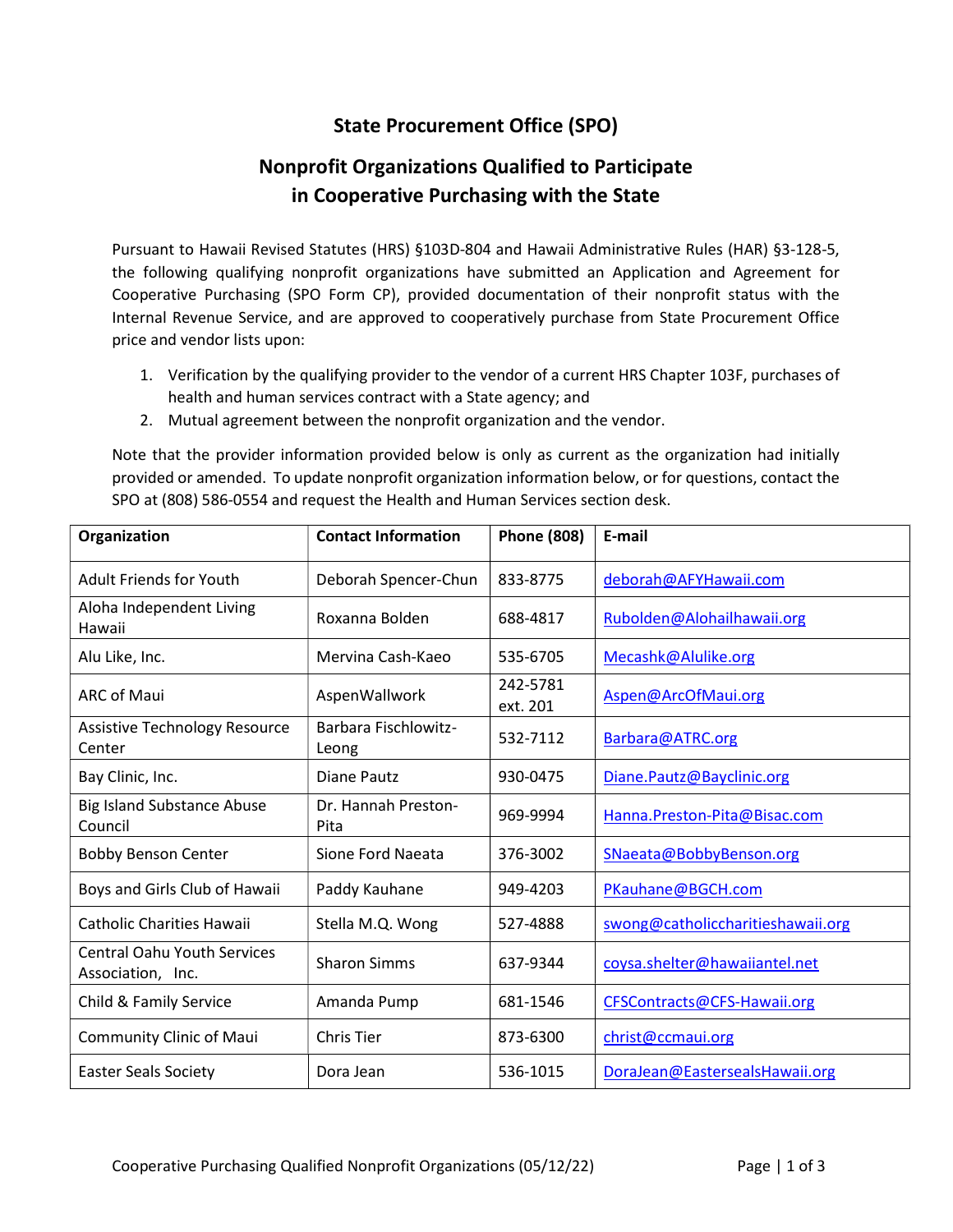| Organization                                         | <b>Contact Information</b> | <b>Phone (808)</b>    | E-mail                                |
|------------------------------------------------------|----------------------------|-----------------------|---------------------------------------|
| EPIC 'Ohana, Inc.                                    | Jodie Gyotoku              | 838-7752              | IGyotoku@EpicOhana.org                |
| Goodwill Industries of Hawaii                        | Carol Taira                | 836-0313<br>ext. 1072 | ctaira@higoodwill.org                 |
| Hale Ho'okupa'a                                      | Lyn Bonk                   | 553-3231              |                                       |
| Hale Kipa, Inc.                                      | Gwen Okamoto               | 589-1829<br>ext. 112  | GOkmoto@HaleKipa.org                  |
| Hale 'Opio Kauai, Inc.                               | <b>Rick Pigott</b>         | 245-2873              | rpigott@haleopio.org                  |
| Hamakua Health Center, Inc.                          | Elizabeth Shouse           | 775-9133              |                                       |
| Hawaii County Economic<br><b>Opportunity Council</b> | Chad Hasegawa              | 932-2744              | CHasegawa@HCEOC.net                   |
| Hawaii Health & Harm<br><b>Reduction Center</b>      | <b>Heather Lusk</b>        | 521-2437              | hlusk@hhhrc.org                       |
| Hawaii Island Adult Care, Inc.                       | Tanja                      | 961-3747              | Tanja@HawaiiIslandAdultCare.org       |
| Helping Hands Hawaii                                 | <b>Edward Wong</b>         | 536-7234              |                                       |
| HOPE Services Hawaii, Inc.                           | Shelly Toledo              | 935-3050              | stoledo@hopeserviceshawaii.org        |
| Island of Hawaii YMCA, The                           | Martha Rodillas            | 935-3721              | MarthaRodillas@IsaIndOfHawaiiYMCA.org |
| Ka Lima O Maui                                       | <b>Sharon Ferrel</b>       | 244-5502              | Sharon@KaLimaOMaui.org                |
| Kalihi-Palama Health Center                          | Marisa DelaCruz            | 843-7294              | MDelacruz@KPHC.org                    |
| Kamaaina Kids                                        | Jeff Subee                 | 262-3623              | Jeff@KamaainaKids.com                 |
| Kauai Economic Opportunity,<br>Inc.                  | <b>Brigitte Correia</b>    | 245-4077              |                                       |
| Kokua Kalihi Valley                                  | David Derauf               | 791-9400              | DDerauf@KKV.net                       |
| Ku Aloha Ola Mau                                     | Kapaakea C. "KC" Pua'a     | 747-8828              | KPuaa@Kualoha.org                     |
| Lanakila Pacific                                     | Marian Tsuji               | 531-0555              | mtsuji@lanakilapacific.org            |
| Lanakila Rehabilitation Center,<br>Inc.              | Jean Tokita                | 531-0555              | Irc@pixi.com                          |
| Legal Aid Society of Hawaii                          | Wade Honma                 | 527-8004              | wade.honma@legalaidhawaii.org         |
| Malama Pono Health Services                          | Mistee Bailey-Myrick       | 246-9577              | mistee@malama-pono.org                |
| <b>Marimed Foundation</b>                            | Robert Grossman            | 236-2288              | conutkat@hawaii.rr.com                |
| Maui Economic Opportunity,<br>Inc.                   | Debbie Lorenzo             | 249-2990              | Fiscal@MEOInc.org                     |
| Maui Family Support Services,<br>Inc.                | Edeluisa Baguio-Larena     | 242-0900<br>ext. 229  | edeluisa@mfss.org                     |
| Maui Youth and Family Services                       | Linda Lupaha               | 579-8414              |                                       |